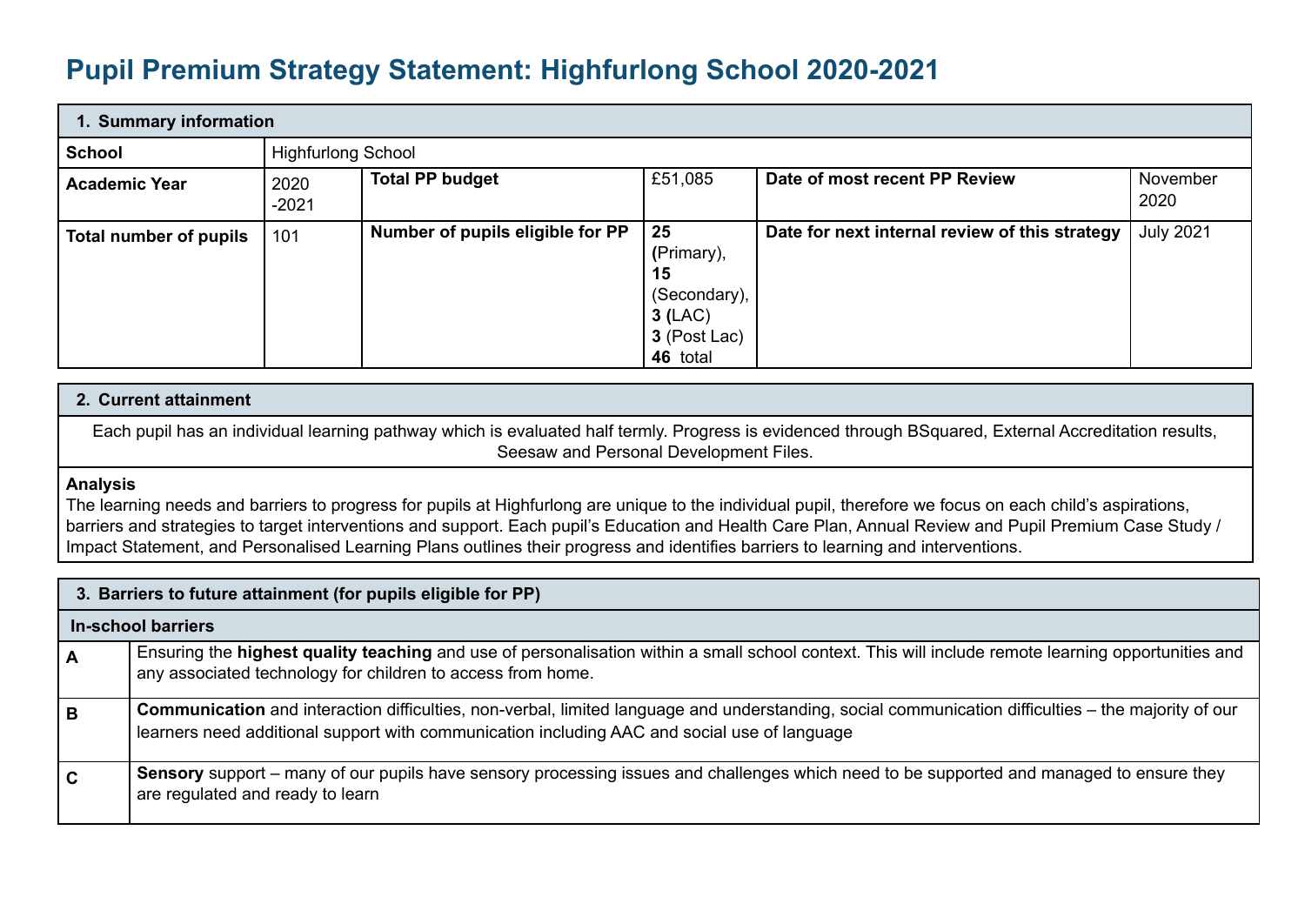| D            | Social, emotional and independence skills - our pupils need support in developing social, emotional skills in order to be able to generalise the                                                                                                                                                                                                                                                                                         |                                                                                                                                                                                                                               |  |  |  |
|--------------|------------------------------------------------------------------------------------------------------------------------------------------------------------------------------------------------------------------------------------------------------------------------------------------------------------------------------------------------------------------------------------------------------------------------------------------|-------------------------------------------------------------------------------------------------------------------------------------------------------------------------------------------------------------------------------|--|--|--|
|              | skills to support increased independence within the community.                                                                                                                                                                                                                                                                                                                                                                           |                                                                                                                                                                                                                               |  |  |  |
| E            | Wellbeing – pupils to be safe, happy and secure in all areas of their life, be resilient to change and able to make informed choices. Especially in<br>response to COVID-19, students will need support with:<br>the transition back to the classroom<br>approaching mental health and wellbeing needs<br>practical steps that will enable pupils to feel safe again<br>rebuilding resilience and hope into school and local communities |                                                                                                                                                                                                                               |  |  |  |
|              | <b>External barriers</b>                                                                                                                                                                                                                                                                                                                                                                                                                 |                                                                                                                                                                                                                               |  |  |  |
| F            | Poor attendance due to complex medical issues. (average attendance for pupils eligible for Pupil Premium funding is 88.8 % compared to the<br>school average of 91.7 %) 57% of pupils in PA are Pupil Premium children (2018/19 figures)                                                                                                                                                                                                 |                                                                                                                                                                                                                               |  |  |  |
| G            | Communication and behaviour strategies not always being used at home and independence not fostered within families                                                                                                                                                                                                                                                                                                                       |                                                                                                                                                                                                                               |  |  |  |
| H            | <b>Extra-curricular opportunities</b> beyond the school environment being inaccessible                                                                                                                                                                                                                                                                                                                                                   |                                                                                                                                                                                                                               |  |  |  |
|              | 4. Outcomes                                                                                                                                                                                                                                                                                                                                                                                                                              |                                                                                                                                                                                                                               |  |  |  |
|              | Desired outcomes and how they will be measured                                                                                                                                                                                                                                                                                                                                                                                           | Success criteria                                                                                                                                                                                                              |  |  |  |
| A.           | Accelerate progress of all PP pupils. Refer to EHCP and Annual Review<br>documentation for individual pupil level analysis of progress.                                                                                                                                                                                                                                                                                                  | Pupils make above or at least expected progress.                                                                                                                                                                              |  |  |  |
| В            | Improve communication – pupils able to use AAC as means of communication to aid<br>their understanding and expressive communication skills. All pupils will have an<br>effective method of communication appropriate to individual needs and will use these<br>skills for social interaction.                                                                                                                                            | Pupils will make progress in communication measured by a<br>range of assessment tools. Pupils will demonstrate<br>confidence and improved independence using AAC.<br>Pupils make expected progress in line with non PP peers. |  |  |  |
| $\mathbf{C}$ | To further develop sensory strategies including sensory diets, resources and<br>equipment which are accessed by pupils with sensory processing difficulties in order<br>to overcome barriers to learning for some PP pupils                                                                                                                                                                                                              | Sensory diets are embedded into the school day. Staff will<br>have enhanced skills and resources to use sensory                                                                                                               |  |  |  |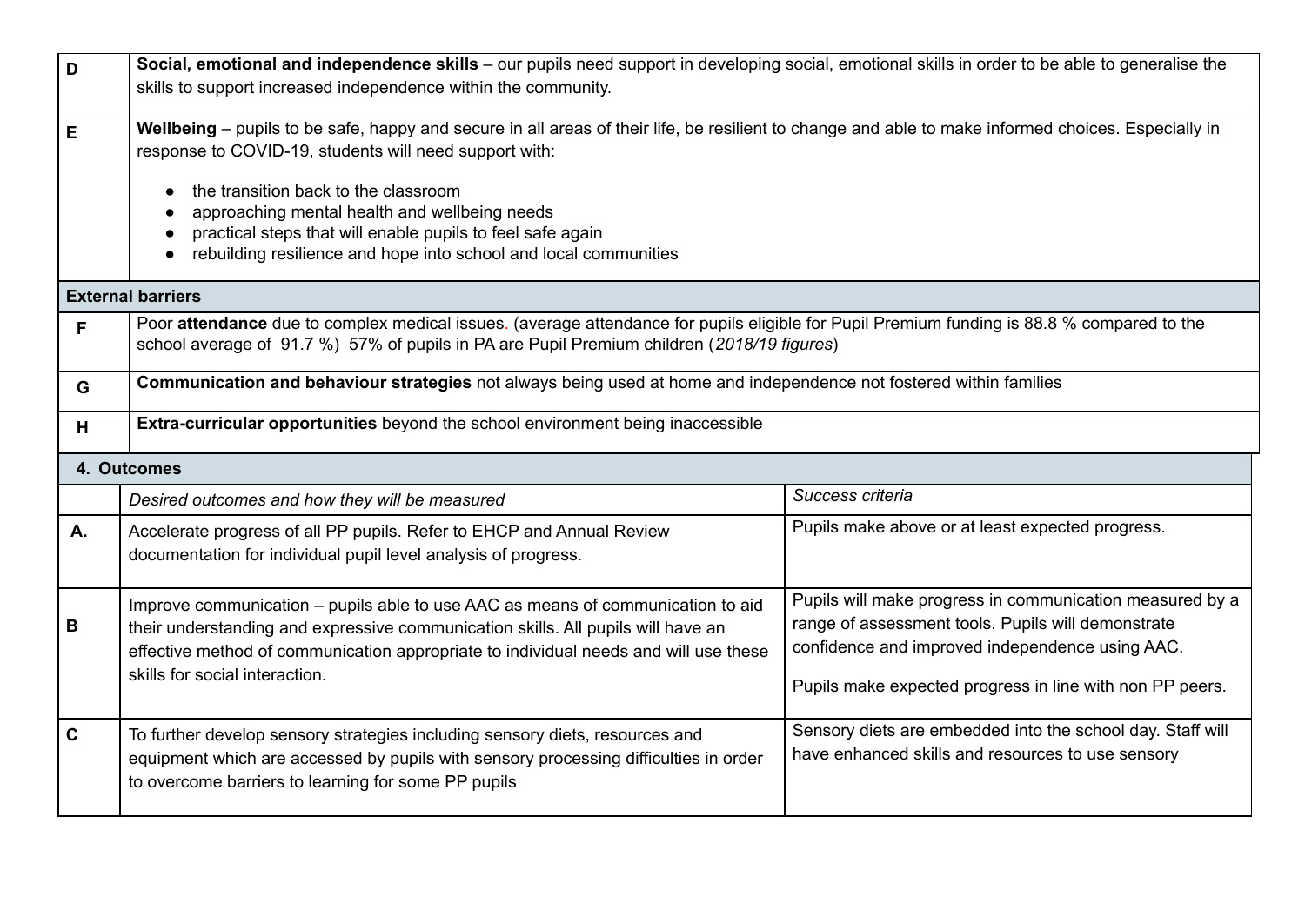|   |                                                                                                                                                                  | strategies for PP pupils in their class or group. Pupils are<br>achieving their individual targets across the curriculum                                                                                                                                                                           |
|---|------------------------------------------------------------------------------------------------------------------------------------------------------------------|----------------------------------------------------------------------------------------------------------------------------------------------------------------------------------------------------------------------------------------------------------------------------------------------------|
| D | Increased independence – pupils to develop independence to extend and hone their<br>overall skills in preparation for the next phase of their education and life | Achieve success in their PSHE and Citizenship IEP<br>targets. Achieve success in externally accredited<br>programmes of study (as appropriate)                                                                                                                                                     |
| Е | To increase well-being – pupils to be safe, happy and secure in all areas of their life,<br>be resilient to change and able to make informed choices             | Pupils are able to participate in a wide range of in school /<br>outdoor /offsite learning activities.<br>Pupils will be able to describe their hopes and aspirations<br>for the future at an appropriate age level.<br>PP pupils wellbeing will improve, reporting they are happier<br>in school. |
| H | To provide funding and access places for PP children in extracurricular clubs and<br>activities and trips, providing necessary equipment such as PE kits.        | Giving PP children the opportunity to access activities that<br>help develop the 'whole child' and put them on an equal<br>footing with non-PP children                                                                                                                                            |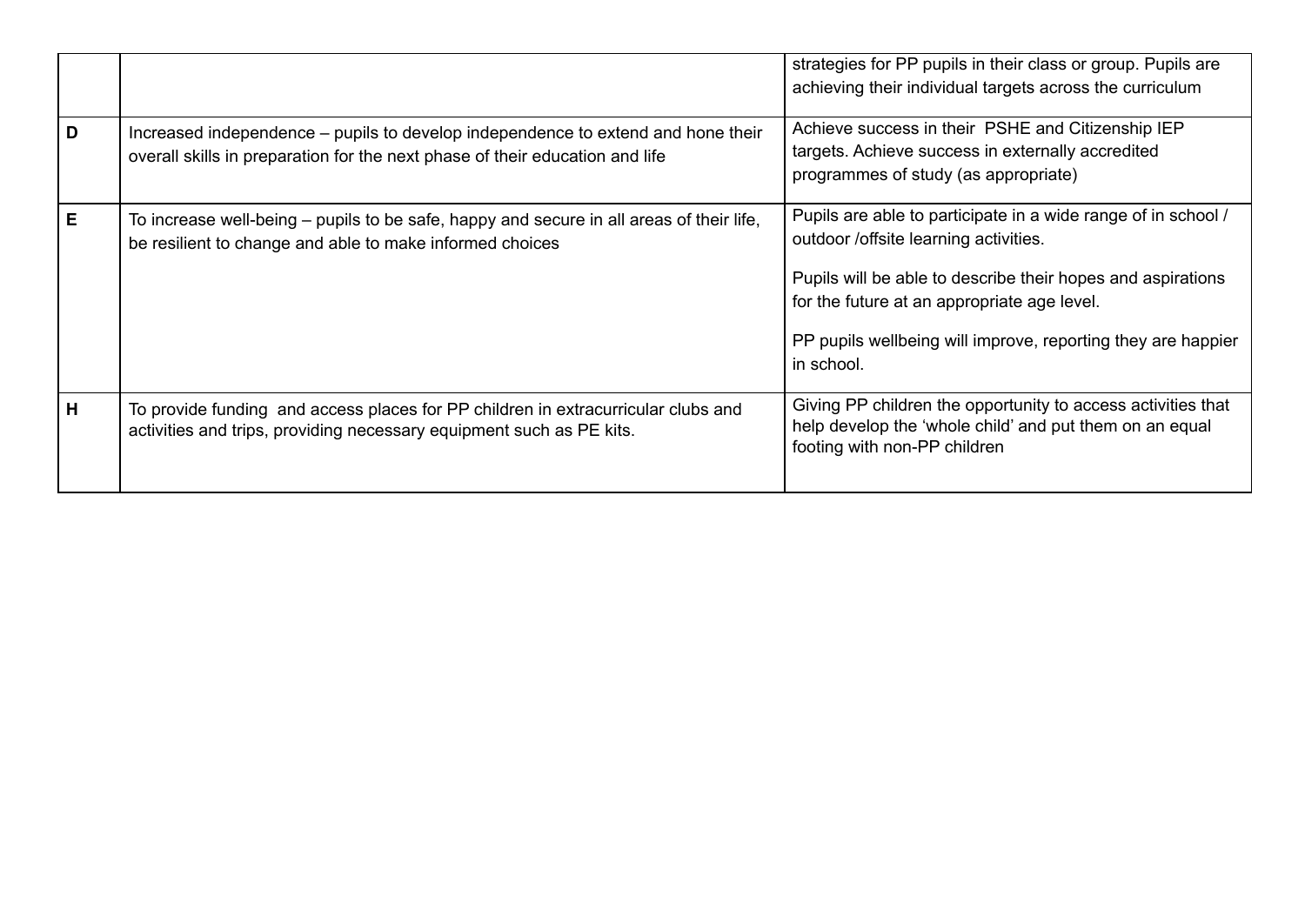| 5. Planned expenditure                                                                                                                                                                    |                                                                                                                                                                                                                                                                                               |                                                                                                                                                                                                                                           |                                                                                                                                                                         |                         |                                            |
|-------------------------------------------------------------------------------------------------------------------------------------------------------------------------------------------|-----------------------------------------------------------------------------------------------------------------------------------------------------------------------------------------------------------------------------------------------------------------------------------------------|-------------------------------------------------------------------------------------------------------------------------------------------------------------------------------------------------------------------------------------------|-------------------------------------------------------------------------------------------------------------------------------------------------------------------------|-------------------------|--------------------------------------------|
| <b>Academic Year</b>                                                                                                                                                                      | 2020/21                                                                                                                                                                                                                                                                                       |                                                                                                                                                                                                                                           |                                                                                                                                                                         |                         |                                            |
| whole school strategies.                                                                                                                                                                  |                                                                                                                                                                                                                                                                                               |                                                                                                                                                                                                                                           | The headings below enable schools to demonstrate how they are using the pupil premium to improve classroom pedagogy, provide targeted support and support               |                         |                                            |
| Quality of teaching for all<br>I.                                                                                                                                                         |                                                                                                                                                                                                                                                                                               |                                                                                                                                                                                                                                           |                                                                                                                                                                         |                         |                                            |
| <b>Desired outcome</b>                                                                                                                                                                    | Chosen action /<br>approach                                                                                                                                                                                                                                                                   | What is the evidence and<br>rationale for this choice?                                                                                                                                                                                    | How will you ensure it is<br>implemented well?                                                                                                                          | <b>Staff</b><br>lead    | When will you<br>review<br>implementation? |
| A. Individual pupil<br>progress is identified<br>and tracked within<br>their learning pathway.                                                                                            | Evidence for learning                                                                                                                                                                                                                                                                         | Each pupil has unique needs for<br>learning and personal<br>development. It is essential to<br>highlight and demonstrate<br>individual progress is relevant<br>and meaningful to each<br>individual.                                      | Monitoring of appropriate SMART<br>targets within the individual learners<br>pathway and Personalised Learning<br>Plans.<br>Moderation - both internal and<br>external. | <b>SLTJS</b>            | Ongoing.<br>Documented every<br>half term  |
| A. Maximise learning<br>opportunities for pupils<br>to make at least<br>expected progress<br>(general classroom<br>and individual<br>resources / uniform /<br>personal care<br>resources) | High staffing ratio.<br><b>Specialist Support for</b><br>communication<br><b>TA Time</b><br>Additional staffing in<br>place.<br>Specialist CPD/ INSETS<br>for all staff<br>Professional development<br>focussed on improving<br>pupil outcomes and<br>supporting key school<br>priority areas | Well-trained and qualified staff<br>provide appropriate learning<br>strategies and provide 1-1 and<br>small group input linked to<br>learning styles and individual<br>needs.<br>Improved understanding will<br>lead to improved outcomes | Analysis of progress relative from<br>starting points and in line with their<br>peers.<br>Monitoring of lessons and assessment<br>data<br>Staff appraisals              | <b>SLT</b><br><b>MB</b> | Ongoing.<br>Documented every<br>half term  |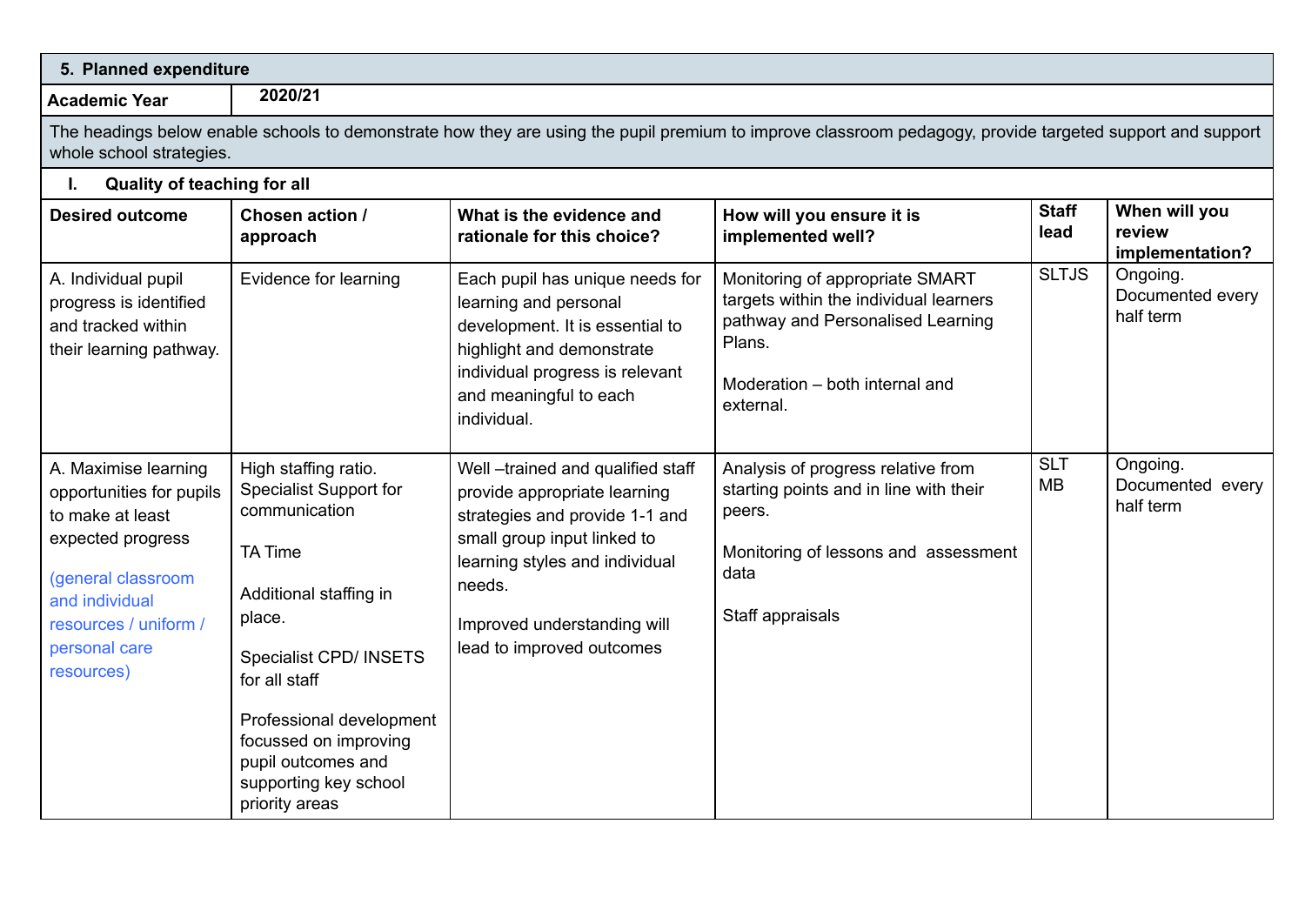|                        | In November 2020, each<br>PP student will be bought<br>a new iPad. | This allows for continued use of<br>their iPads for the upcoming<br>years of education, with new<br>updated technology, which<br>permits internal software<br>upgrades when Apple introduce<br>them. | PP funds have been used to purchase<br>a three years subscription to Jamf<br>software which allows school to control<br>the access and download rights to each<br>iPad. This in turn ensures greater<br>control over school resources including<br>the ability to remotely wipe devices if<br>necessary. The new iPads also enable<br>Highfurlong to utilise the older PP<br>iPads to support remote learning for<br>those students who would otherwise<br>not have accessible technology.<br><b>Total Budgeted cost</b> |                      | £22,000 Specialist SALT                    |
|------------------------|--------------------------------------------------------------------|------------------------------------------------------------------------------------------------------------------------------------------------------------------------------------------------------|--------------------------------------------------------------------------------------------------------------------------------------------------------------------------------------------------------------------------------------------------------------------------------------------------------------------------------------------------------------------------------------------------------------------------------------------------------------------------------------------------------------------------|----------------------|--------------------------------------------|
|                        |                                                                    |                                                                                                                                                                                                      |                                                                                                                                                                                                                                                                                                                                                                                                                                                                                                                          |                      | £14,000 ICT equipment                      |
|                        |                                                                    |                                                                                                                                                                                                      |                                                                                                                                                                                                                                                                                                                                                                                                                                                                                                                          |                      | £6200 whole school                         |
|                        |                                                                    |                                                                                                                                                                                                      |                                                                                                                                                                                                                                                                                                                                                                                                                                                                                                                          |                      | initiatives and CPD                        |
|                        |                                                                    |                                                                                                                                                                                                      |                                                                                                                                                                                                                                                                                                                                                                                                                                                                                                                          |                      | opportunities                              |
|                        |                                                                    |                                                                                                                                                                                                      |                                                                                                                                                                                                                                                                                                                                                                                                                                                                                                                          | $=£42200$            |                                            |
| II.                    | <b>Pupil Premium Targeted support</b>                              |                                                                                                                                                                                                      |                                                                                                                                                                                                                                                                                                                                                                                                                                                                                                                          |                      |                                            |
|                        |                                                                    |                                                                                                                                                                                                      |                                                                                                                                                                                                                                                                                                                                                                                                                                                                                                                          |                      |                                            |
| <b>Desired outcome</b> | Chosen action/approach                                             | What is the evidence and<br>rationale for this choice?                                                                                                                                               | How will you ensure it is<br>implemented well?                                                                                                                                                                                                                                                                                                                                                                                                                                                                           | <b>Staff</b><br>lead | When will you<br>review<br>implementation? |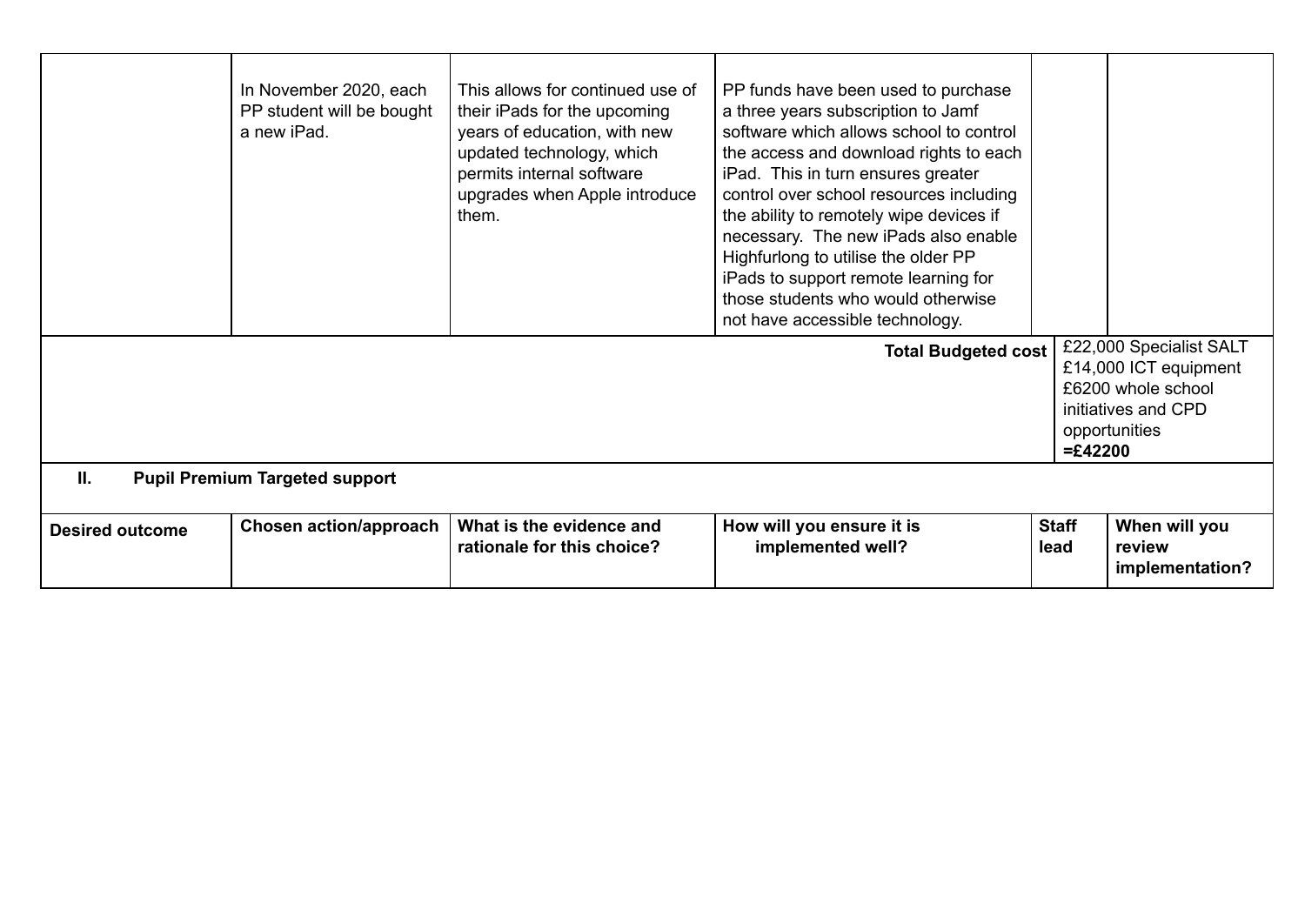| <b>B.</b> Functional<br>communication skills<br>developed enabling<br>choice making,<br>increased<br>understanding,<br>vocabulary and<br>expressive<br>communication (AAC/<br>Communication) | <b>Resources</b><br>Training<br><b>Specialist Support for</b><br>communication<br><b>TA Time</b><br>Low and high tech AAC<br>equipment and<br>methodologies; including<br>Communication<br>Passports, PECS, Ipad<br>Apps, intensive<br>interaction, eye gaze,<br>various switches, e tram<br>frame etc. | Communication is a key focus<br>area for Highfurlong access to<br>appropriate personalised<br>communication resources, AAC<br>and ICT is essential for our<br>learners.<br><b>Communication widens</b><br>opportunities and gives pupils<br>choice and control, this is a<br>basic right and a focus for our<br>learners.<br>Evidence from past success and<br>information advice and guidance<br>from CAAT. | Ongoing teacher assessment,<br>Communication Team reports and pupil<br>progress meetings.<br>Monitoring of lessons.<br>Relevant training available to staff.<br>Input from CAAT<br>Training<br><b>Collaborative Meetings</b><br><b>Annual Reviews</b> | <b>SLT</b><br><b>SaLT</b><br>Commu<br>nication<br>Team<br><b>Class</b><br>Teache<br>rs and<br><b>CAAT</b> | Ongoing<br>every half term |
|----------------------------------------------------------------------------------------------------------------------------------------------------------------------------------------------|---------------------------------------------------------------------------------------------------------------------------------------------------------------------------------------------------------------------------------------------------------------------------------------------------------|--------------------------------------------------------------------------------------------------------------------------------------------------------------------------------------------------------------------------------------------------------------------------------------------------------------------------------------------------------------------------------------------------------------|-------------------------------------------------------------------------------------------------------------------------------------------------------------------------------------------------------------------------------------------------------|-----------------------------------------------------------------------------------------------------------|----------------------------|
|----------------------------------------------------------------------------------------------------------------------------------------------------------------------------------------------|---------------------------------------------------------------------------------------------------------------------------------------------------------------------------------------------------------------------------------------------------------------------------------------------------------|--------------------------------------------------------------------------------------------------------------------------------------------------------------------------------------------------------------------------------------------------------------------------------------------------------------------------------------------------------------------------------------------------------------|-------------------------------------------------------------------------------------------------------------------------------------------------------------------------------------------------------------------------------------------------------|-----------------------------------------------------------------------------------------------------------|----------------------------|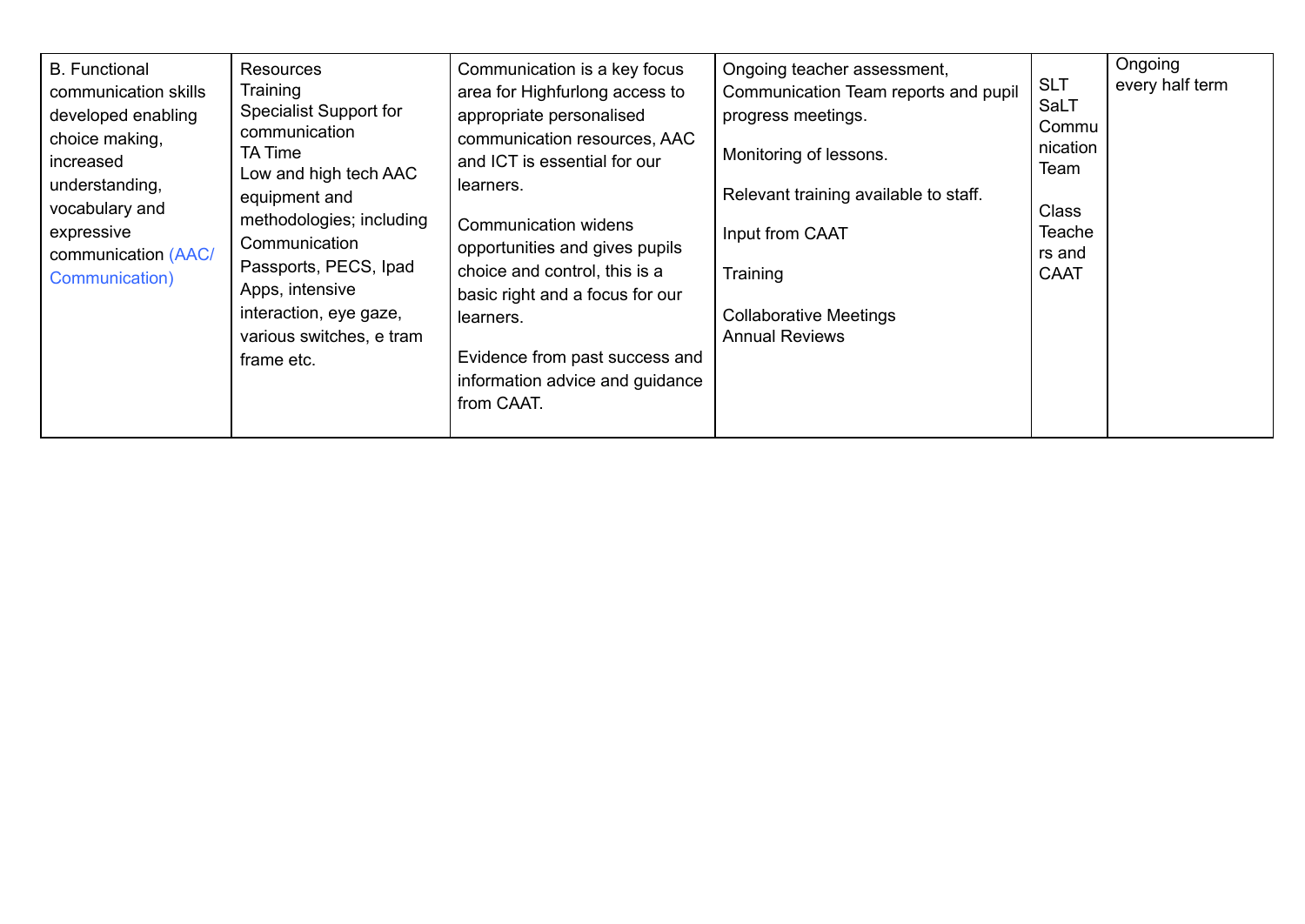| C. Reduced<br>challenging behaviours<br>and anxieties, so<br>pupils are on task for<br>learning.<br>(Sensory resources) | Sensory Diets and support<br>for wellbeing and<br>resilience.<br>Sensory diets for<br>integration.<br><b>Sensory Training</b><br><b>Assessments</b><br><b>Resources</b><br>Review Behaviour for<br>Learning Planning | Strategies are planned for<br>individual pupils. Past<br>experiences / Shine Therapy /<br>Intensive Interaction /<br>Mindfulness and wellbeing<br>resources.<br>A large percentage of pupils<br>struggle to self regulate their<br>sensory input. The pupils need<br>support to be ready to learn and<br>with the appropriate<br>Resources in place each<br>individual learner will be able to<br>engage fully with opportunities to<br>learn.<br>Improved engagement levels<br>and behaviour for learning. | Regular reviews and updates Staff<br>training<br>Learning walks and observations<br>Monitoring of support for learning plans<br>Links to Shine Therapy and The Linden<br><b>Centre at Trinity Hospice</b> | <b>SLT</b><br><b>DIS</b>                                | Ongoing<br>every half term |
|-------------------------------------------------------------------------------------------------------------------------|----------------------------------------------------------------------------------------------------------------------------------------------------------------------------------------------------------------------|-------------------------------------------------------------------------------------------------------------------------------------------------------------------------------------------------------------------------------------------------------------------------------------------------------------------------------------------------------------------------------------------------------------------------------------------------------------------------------------------------------------|-----------------------------------------------------------------------------------------------------------------------------------------------------------------------------------------------------------|---------------------------------------------------------|----------------------------|
| D. Improve access to<br>learning and develop<br>functional core skills<br>and skills for life                           | ICT equipment / resources<br>Access equipment                                                                                                                                                                        | Pupils show great interest and<br>promote their independence with<br>the use of ICT, especially iPads.<br>functional apps and<br>programmes, VR headsets can<br>increase engagement levels and<br>skills development                                                                                                                                                                                                                                                                                        | Regular evaluation of progress in<br>lessons and next steps of learning.<br>Staff training<br>Learning walks and observations                                                                             | <b>SLT</b><br>MB<br><b>Class</b><br><b>Teache</b><br>rs | Every half term            |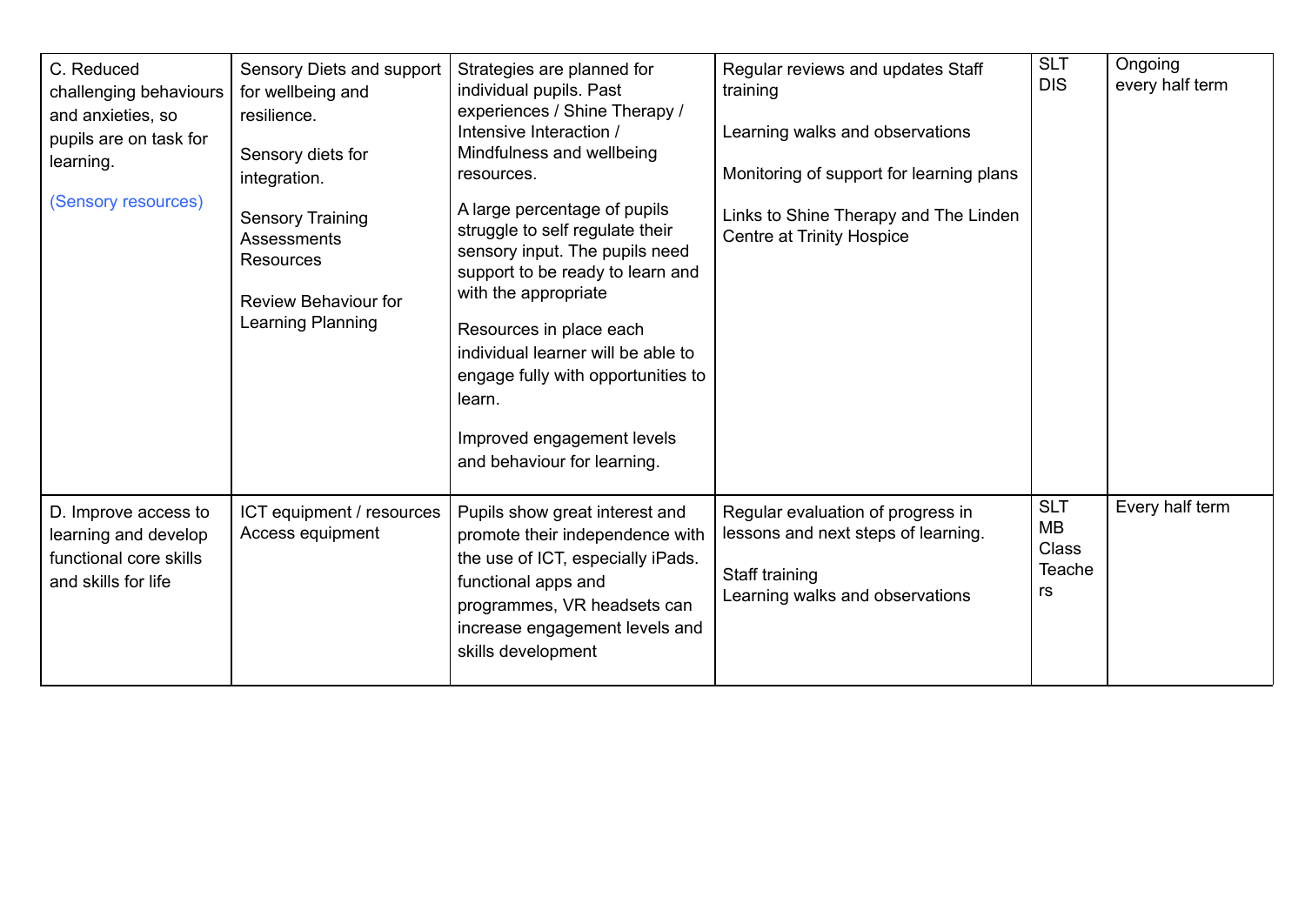| E. Broaden<br>experiences of local<br>community, social<br>opportunities and<br>places further afield.                                                                                                                           | Outdoor and off site<br>learning.<br>Ongoing opportunities to<br>access after school clubs<br>for example AIR, mini                                                                                                                          | Pupils independence and<br>engagement levels have been<br>shown to extend when away<br>from their usual routines.<br>Promoting enthusiasm for                                                                                                                          | Parents to be made aware of the<br>funding available for this area<br>Observation and feedback from student                                                                                                                                                                                     | <b>SLT</b><br><b>JIS</b><br><b>DIS</b><br><b>JSH</b> | Monitor at the end<br>of every term |
|----------------------------------------------------------------------------------------------------------------------------------------------------------------------------------------------------------------------------------|----------------------------------------------------------------------------------------------------------------------------------------------------------------------------------------------------------------------------------------------|------------------------------------------------------------------------------------------------------------------------------------------------------------------------------------------------------------------------------------------------------------------------|-------------------------------------------------------------------------------------------------------------------------------------------------------------------------------------------------------------------------------------------------------------------------------------------------|------------------------------------------------------|-------------------------------------|
| Social, independence,<br>and life skills<br>opportunities<br><b>Building confidence</b>                                                                                                                                          | youth club, Samba,<br>cooking and film clubs.<br>To subsidise costs and<br>provide transport as                                                                                                                                              | learning outside of the<br>classroom.<br>To raise confidence and self-<br>esteem and promote friendships                                                                                                                                                               | voice opportunities and School Student<br>Council.                                                                                                                                                                                                                                              |                                                      |                                     |
| and resilience through<br>new experiences<br>beyond school and<br>home. Positive<br>development of<br>existing and new<br>relationships.<br>Developing new skills<br>and preparing for<br>independence and life<br>beyond school | required.<br>Input from Bounce<br>Forward Team                                                                                                                                                                                               | within and out of school.<br>By extending the pupils life<br>experiences with the aim of<br>aspiring them to achieve.                                                                                                                                                  | The use of Seesaw will enable the<br>sharing of successful opportunities with<br>parents and increase engagement.                                                                                                                                                                               |                                                      |                                     |
| E. Increase in pupil's<br>mental wellbeing and<br>resilience.<br>Happier pupils will lead<br>to greater academic<br>progress, allowing<br>them to fulfill their<br>potential despite the<br>restrictions of the<br>pandemic.     | Continued support form<br><b>Grief Recovery trained</b><br>staff in school with the<br>potential for new staff to<br>be trained.<br>Maintain close links with<br>the support services<br>offered by the Linden<br>Centre at Trinity Hospice. | The pandemic has put a strain<br>on the mental health of children<br>in Blackpool due to sudden<br>change in circumstances.<br>If we can support our students<br>through this challenging time<br>then we can continue to develop<br>confident and resilient learning. | I will maintain close contact with<br>services and other agencies who<br>provide support for our pupils.<br>We already opt into the Linden Centre<br>for their CASCADE and Schools LInk<br>support and will be able to refer<br>students who we feel would benefit<br>from further counselling. | <b>SLT</b><br><b>DIS</b>                             | Ongoing                             |
| <b>Total budgeted cost</b>                                                                                                                                                                                                       |                                                                                                                                                                                                                                              |                                                                                                                                                                                                                                                                        |                                                                                                                                                                                                                                                                                                 |                                                      | £8885                               |
|                                                                                                                                                                                                                                  |                                                                                                                                                                                                                                              |                                                                                                                                                                                                                                                                        |                                                                                                                                                                                                                                                                                                 |                                                      |                                     |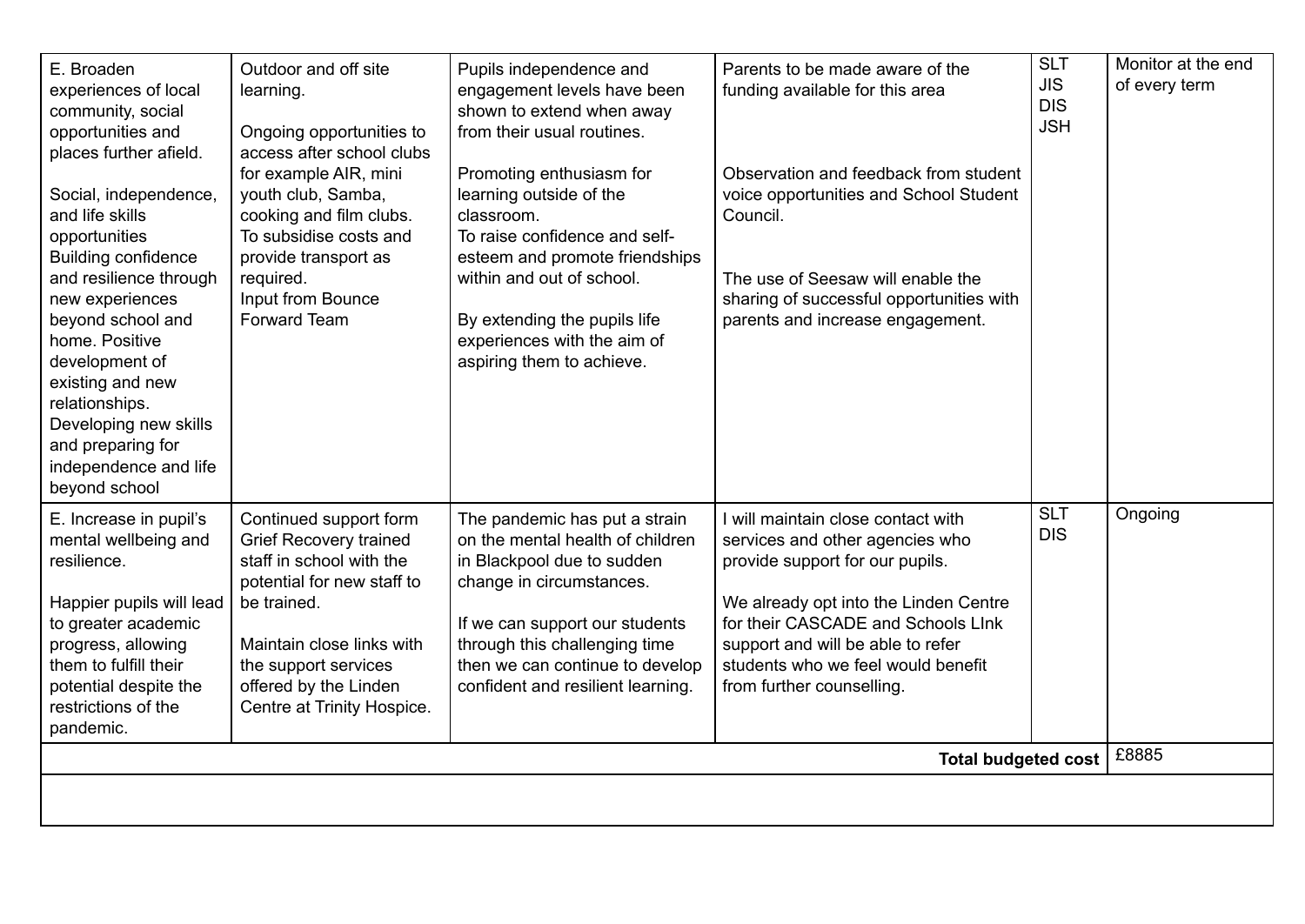| III. Catch Up Premium                                                                                                                                  |                                                                                                                                                                                                                                                                                                               |                                                                                                                                                                                                                                                                                                                                                                                                                                                            |                                                                                                                                                                                                                                                                                                                                                                                                                                    |                          |                                           |  |  |
|--------------------------------------------------------------------------------------------------------------------------------------------------------|---------------------------------------------------------------------------------------------------------------------------------------------------------------------------------------------------------------------------------------------------------------------------------------------------------------|------------------------------------------------------------------------------------------------------------------------------------------------------------------------------------------------------------------------------------------------------------------------------------------------------------------------------------------------------------------------------------------------------------------------------------------------------------|------------------------------------------------------------------------------------------------------------------------------------------------------------------------------------------------------------------------------------------------------------------------------------------------------------------------------------------------------------------------------------------------------------------------------------|--------------------------|-------------------------------------------|--|--|
| <b>Desired outcome</b>                                                                                                                                 | <b>Chosen action/approach</b>                                                                                                                                                                                                                                                                                 | What is the evidence and<br>rationale for this choice?                                                                                                                                                                                                                                                                                                                                                                                                     | How will you ensure it is<br>implemented well?                                                                                                                                                                                                                                                                                                                                                                                     | <b>Staff</b><br>lead     | When will you<br>review<br>implementation |  |  |
| Increased rates of<br>progress for pupils in<br>Literacy and<br>Numeracy                                                                               | Evidence for learning<br>data - Personal Learning<br>pathways (PLP)<br>Seesaw evidence of<br>learning<br>Resources sourced for<br>individuals access to<br>learning<br>Training for staff<br><b>Specialist Support for</b><br>communication<br>TA Time- 1-1 sessions                                          | Each pupil has unique needs for<br>learning and personal<br>development. It is essential to<br>highlight and demonstrate<br>individual progress is relevant<br>and meaningful to each<br>individual pupil. Our data<br>systems evidences where<br>students require further support.<br>The students require resources<br>which suit their needs and<br>abilities to remove any barriers<br>for learning. Many students learn<br>better with a 1-1 approach | Regular monitoring of data will be used<br>to ensure students are making<br>progress. Moderation of evidence of<br>learning will take place every half term<br>to share impact and make changes<br>where needed. Staff will be provided<br>with training and support.<br>Learning walks and observation of<br>delivery.                                                                                                            | <b>DIs</b><br><b>JSh</b> | Termly                                    |  |  |
| Increased rates of<br>progress in PSHE and<br>Citizenship supporting<br>personal development.<br>Increase in<br>independence skills<br>and confidence. | External services- c Input<br>from Bounce Forward<br>Team<br>Additional opportunities (if<br>still applicable through<br>COVID restrictions),<br>including transport for<br>pupils to access after<br>school clubs for example<br>AIR, mini youth club,<br>Samba, cooking and film<br>clubs (where possible). | Promoting enthusiasm for<br>learning outside of the<br>classroom, introducing pupils to<br>new experiences and by<br>extending the pupils life<br>experiences with the aim of<br>aspiring them to belong and<br>achieve.<br>To raise confidence and self-<br>esteem and promote friendships<br>within and out of school.                                                                                                                                   | Bounce forward sessions will be added<br>to our school calendar throughout the<br>year, in advance. Teachers will work<br>closely with bounce forward staff to<br>ensure sessions are appropriate and<br>will observe sessions.<br>Parents of students who will benefit<br>most from increased social interaction<br>will be contacted regarding access to<br>after school clubs and encouraged to<br>allow their child to attend. | <b>DIS</b><br><b>JSH</b> | Termly                                    |  |  |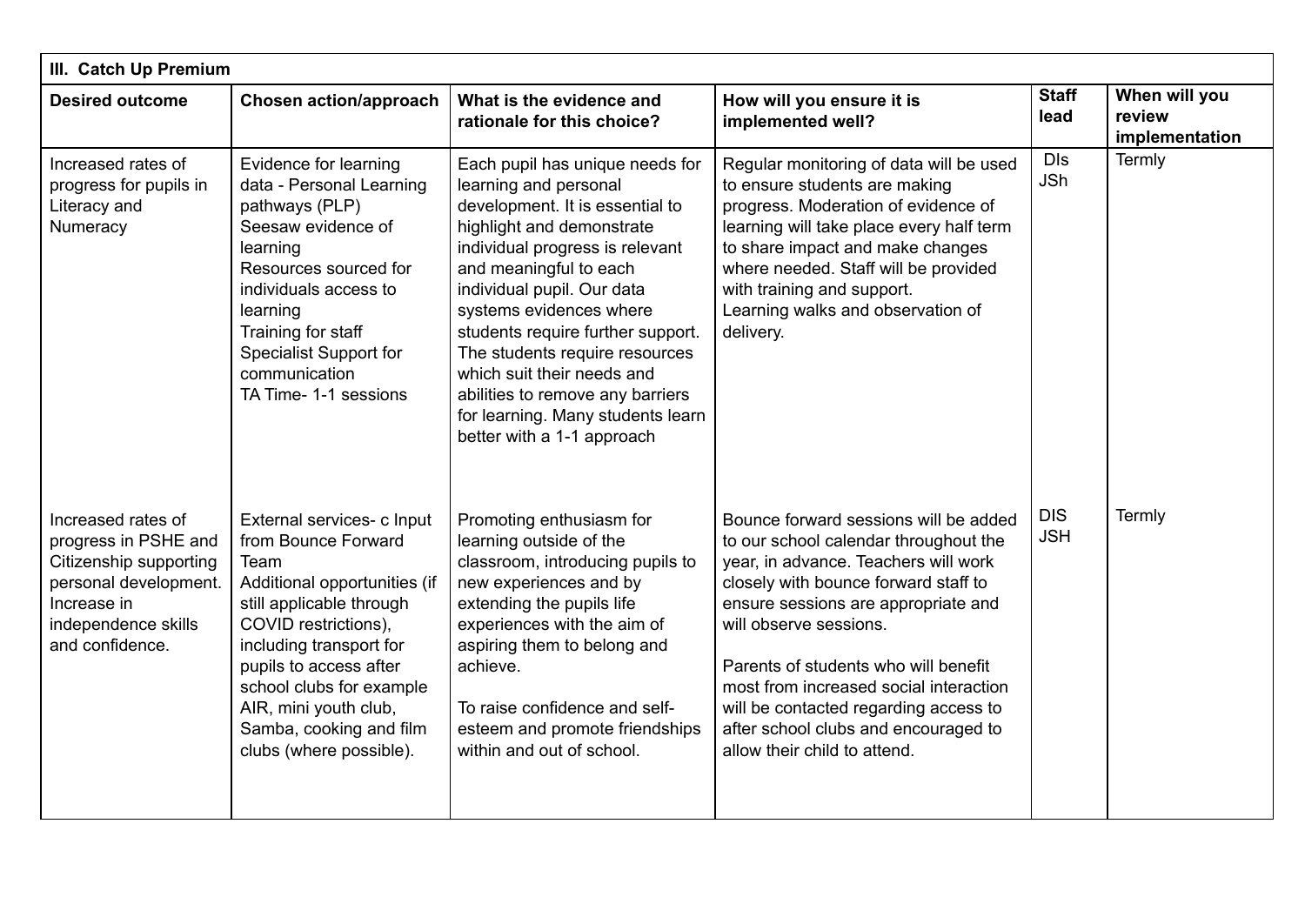| <b>Phonics</b>            | Trips out of school to<br>access the local<br>community (where<br>possible).<br>To develop a bespoke<br>phonics scheme which<br>includes resources which<br>all pupils at Highfurlong                                                                                                 | To increase progress in phonics<br>and reading throughout school<br>which is a vital life skill.<br>To provide training to upskill<br>staff. |               | £13,00<br>0 |  |
|---------------------------|---------------------------------------------------------------------------------------------------------------------------------------------------------------------------------------------------------------------------------------------------------------------------------------|----------------------------------------------------------------------------------------------------------------------------------------------|---------------|-------------|--|
|                           | can access. This will be<br>used across school and<br>will be taught and used<br>each and every day.                                                                                                                                                                                  | To reduce staff workload by<br>having an accessible scheme to<br>hand.                                                                       |               | £5240       |  |
| <b>Additional teacher</b> | To provide support to<br>relieve SLT to monitor<br>lessons and provide<br>support across the school.<br>To provide support for<br>KS4 team in terms of<br>teaching and learning<br>including External<br>accreditation. To release<br>PP lead to spend time<br>improve our use of PP. |                                                                                                                                              |               |             |  |
|                           |                                                                                                                                                                                                                                                                                       |                                                                                                                                              | Funding 19-20 | £18, 240    |  |

**6. Review of expenditure**